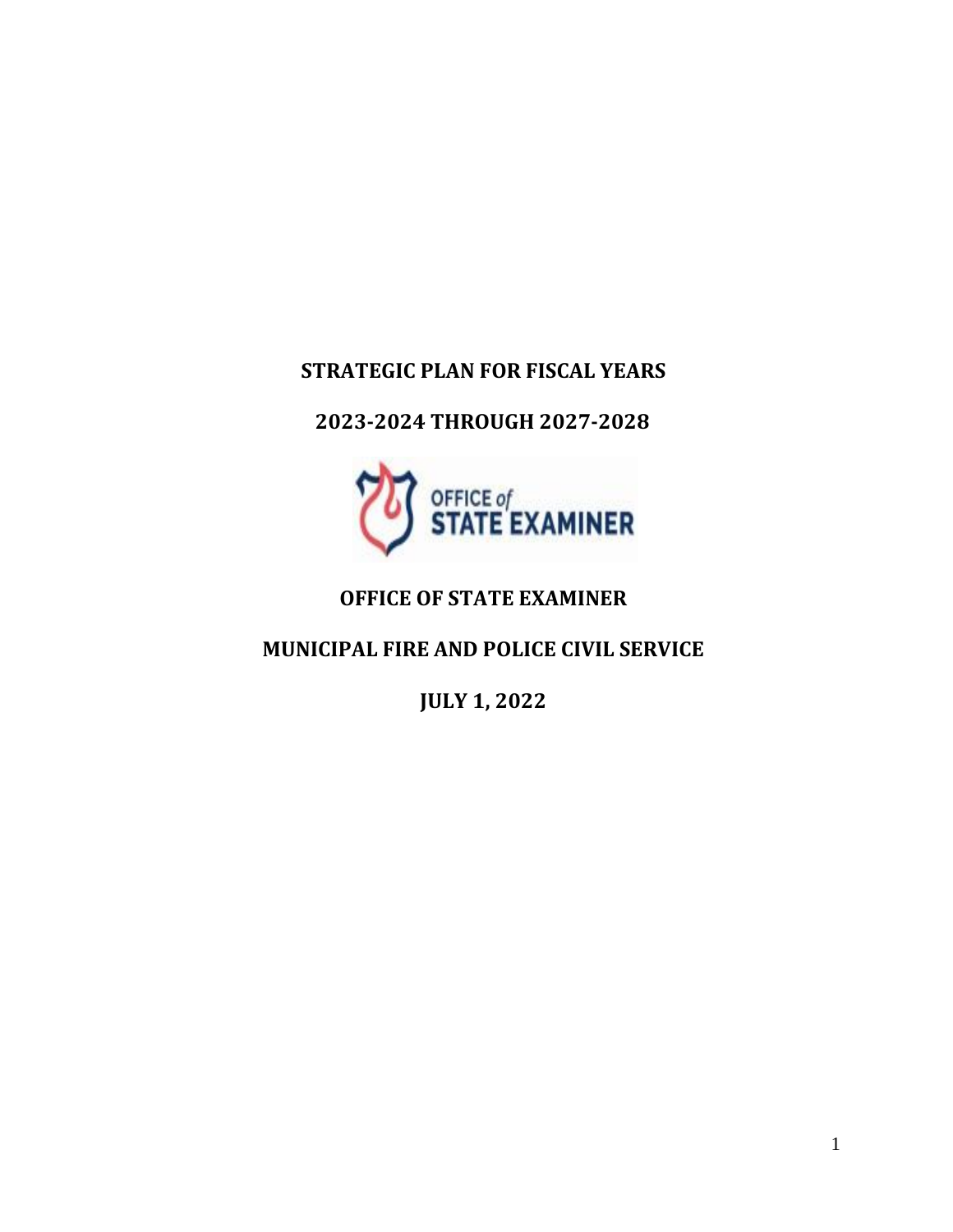| Statement of Agency Strategies for Development and Implementation<br>of HR Policies Benefitting Women and Families…………………………………………………………………………5 |  |
|-------------------------------------------------------------------------------------------------------------------------------------------------|--|
|                                                                                                                                                 |  |
|                                                                                                                                                 |  |
|                                                                                                                                                 |  |

## **TABLE OF CONTENTS**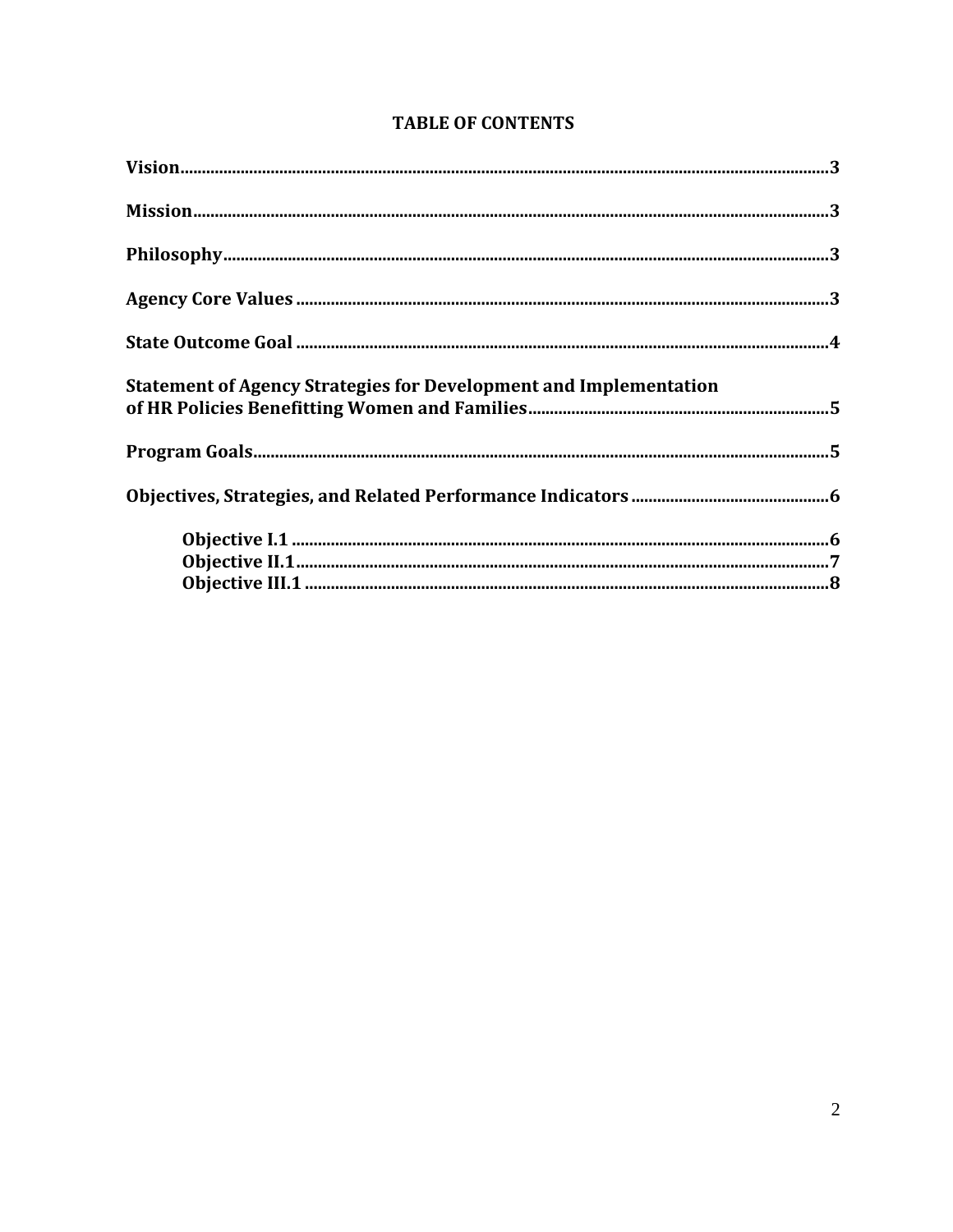### **STRATEGIC PLAN OFFICE OF STATE EXAMINER MUNICIPAL FIRE AND POLICE CIVIL SERVICE FISCAL YEARS 2023-2024 THROUGH 2027-2028**

#### **VISION**

The Office of State Examiner is committed to providing for the successful operation of the Municipal Fire and Police Civil Service at the local level; building on a foundation of integrity, while seeking to inspire the confidence and trust of local governing officials, civil service boards, and employees in a system based upon merit, efficiency, fitness, and length of service.

#### **MISSION**

The mission of the Office of State Examiner, Municipal Fire and Police Civil Service, is to provide support and guidance to local jurisdictions who administer an effective, costefficient civil service system based on merit, efficiency, fitness, and length of service, consistent with the law and professional standards, for fire fighters and police officers in the State, in order to provide a continuity in quality of law enforcement and fire protection for the citizens of the State in rural and urban areas.

#### **PHILOSOPHY**

The citizens of Louisiana, and the dedicated fire fighters and police officers who protect them, are entitled to a municipal fire and police civil service system founded on fairness and integrity and built on the concept of dedication and excellence of service.

#### **AGENCY CORE VALUES**

Integrity – We believe an honest and ethical relationship with our stakeholders and each other is key to earning and maintaining their respect and our reputation.

Reliable – We understand the trust that our stakeholders have placed in our ability to be consistent, dependable and accurate when looking to us for information and advice.

Customer Focused – We are committed to meeting the needs of our stakeholders through maintaining excellent working relationships and providing services in a timely and accurate manner.

Innovation – We are dedicated to producing a product for our stakeholders through internal and external collaboration, based on our capability and technology which are sustainable and responsible to the taxpayers of Louisiana.

Accountability – We are responsible to each other as well as our stakeholders and take ownership in our work and our reputation as a reliable public service agency.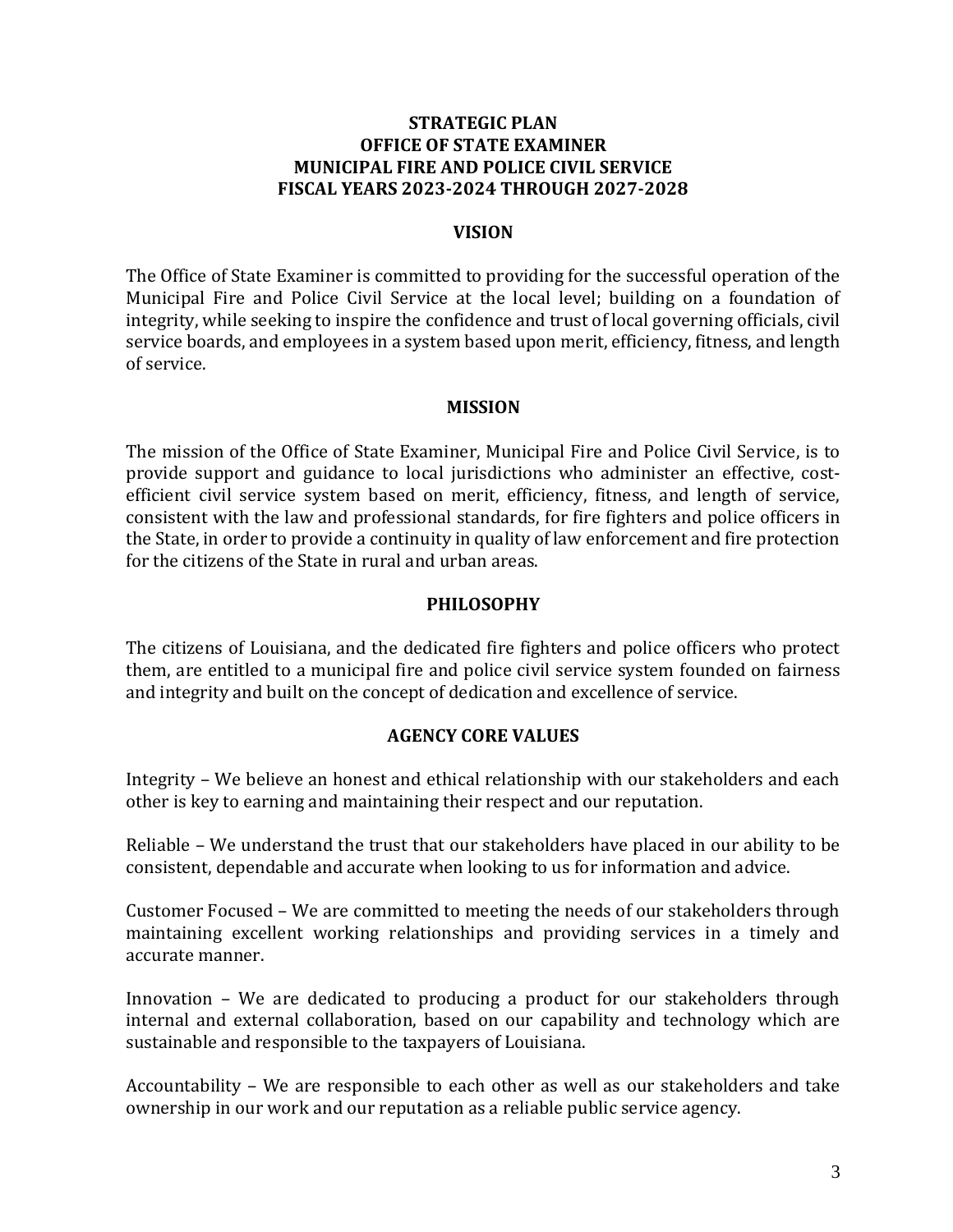### **STATE OUTCOME GOAL PUBLIC SAFETY**

The Office of State Examiner (OSE) was established under the Municipal Fire and Police Civil Service Law, in part, to provide lists of qualified eligible candidates for appointment to positions in the fire and police services. Qualified fire and police personnel ensure a continuity of public safety protection across both rural and urban areas of the state. Citizens of the state of Louisiana deserve to live and work in an environment where they are free from threats and hazards that imperil their lives and property and should be assured of a standard of professionalism from public safety employees throughout the state. It is, therefore, necessary that government must attract and retain personnel who possess the qualities that assure public safety.

The OSE develops and administers employment tests for the purpose of identifying applicants who are qualified and have the skills necessary for jobs in the fire and police services within the state of Louisiana. The validation of exams is done at all times with a goal of selecting qualified applicants while minimizing adverse impact on protected groups; therefore, the OSE adheres to the professional standards and principles established for employment selection, including the EEOC Uniform Guidelines on Employee Selection Procedures. Each test prepared and administered by the OSE is based on a thorough and extensive job analysis. For entry level Firefighter and entry level Police Officer, the OSE provides testing in different regions of the state as well as an on-line option. For these entry level exams, the OSE maintains a statewide eligibility lists of all active scores for which the appointing authorities can recruit and hire.

The OSE is established as a single point of support, having developed and refined a range of services that provide stakeholders an unparalleled resource for information, advice, consultation, and collaboration. Based on decades of experience, the agency provides effective assistance to civil service boards, governing and appointing authorities, departmental chiefs, and fire and police employees in order to make the distinctive, merit-based fire and police civil service system operational at the local level.

At the core of the agency's resource services is its expertise in the application of Louisiana's Fire and Police Civil Service Law, which provides for basic principles and a framework within which the system operates, and a unique understanding of management and administration of fire and police personnel. The OSE provides accurate and dependable advice and guidance regarding such personnel matters as appointments, discipline, appeals, leaves of absence, and political activities. The OSE is directly involved in matters of classification and allocations, involving in-depth analyses of essential duties and responsibilities of every position in the classified service, and the identification of their qualifications and incumbent underlying competencies. Advice and consultation is readily available by telephone and through correspondence. Support is augmented by seminars and training manuals, as well as the agency's website. Assistance from our team of experts in all areas of support is based on a mix of best practice thinking, practical experience with public safety services, knowledge of employment law - particularly civil service law, and a commitment to public service.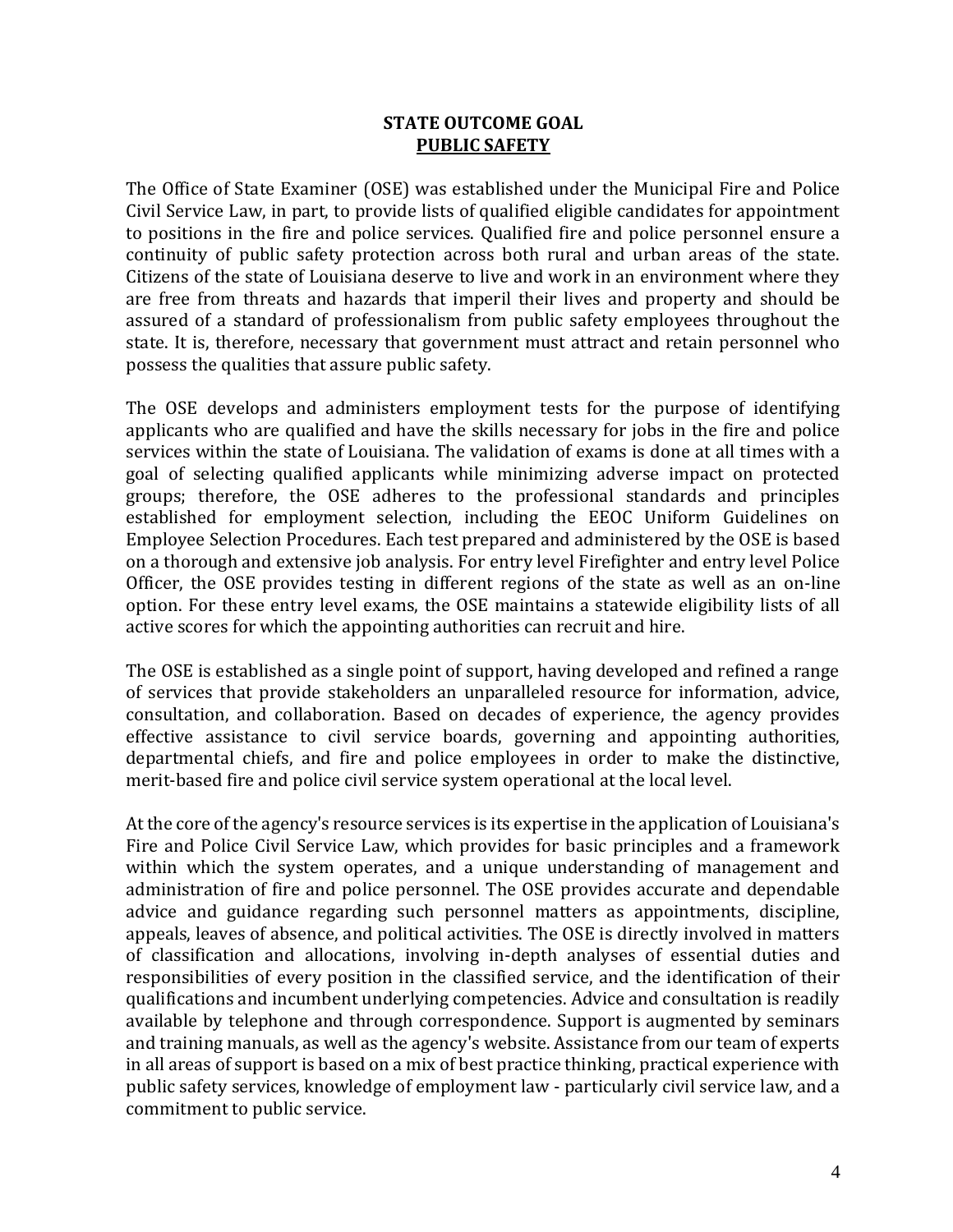#### **HR POLICIES BENEFITTING WOMEN AND FAMILIES**

The OSE has adopted a policy which addresses responsible leave management. This special policy encourages responsible usage, a condition which we hope will improve the efficiency of service to those served by this office. The policy is intended to encourage advance leave planning, so that we may more efficiently meet work demands while also allowing employees to have needed time away from the office. The OSE is sensitive to the needs and concerns associated with family care situations. The Office of State Examiner has also adopted a Family and Medical Leave policy which provides for leave of absence in accordance with the provisions of the Family and Medical Leave Act of 1993.

### **PROGRAM GOALS**

- **I.** To advance the public safety and welfare of the citizens of Louisiana by developing and administering tests of fitness, validated in accordance with professional standards for employee selection, in order to determine the eligibility of applicants for employment and promotion in positions of the fire and police services. **(LSA-R.S. 33:2479(G)(3); R.S. 33:2539(3); R.S. 33:2492; and R.S. 33:2552)**
- **II.** To advance public safety and welfare of the citizens of Louisiana by establishing and maintaining a Firefighter and Police Officer statewide eligibility list containing names of persons eligible for appointment to these classes by any municipality, parish, or fire protection district under the municipal fire and police civil service system. **(LSA-R.S. 33:2479(G)(3); R.S. 33:2491(1); R.S. 33:2494(A)(2); R.S. 33:2539 (3); R.S. 33:2492; and R.S. 33:2552)**
- **III.** To advance the public safety and welfare of the citizens of Louisiana by providing operational guidance to fire and police civil service boards, governing and appointing authorities, department chiefs and other public officers, and the employees of the classified fire and police services regarding the legal requirements of the Municipal Fire and Police Civil Service System and the administration and management of personnel within the classified service. **(LSA-R.S. 33:2479(G)(1),(2),(4),(5),(6); R.S. 33:2539(1),(2),(4),(5),(6); R.S. 33:2483; and R.S. 33:2543)**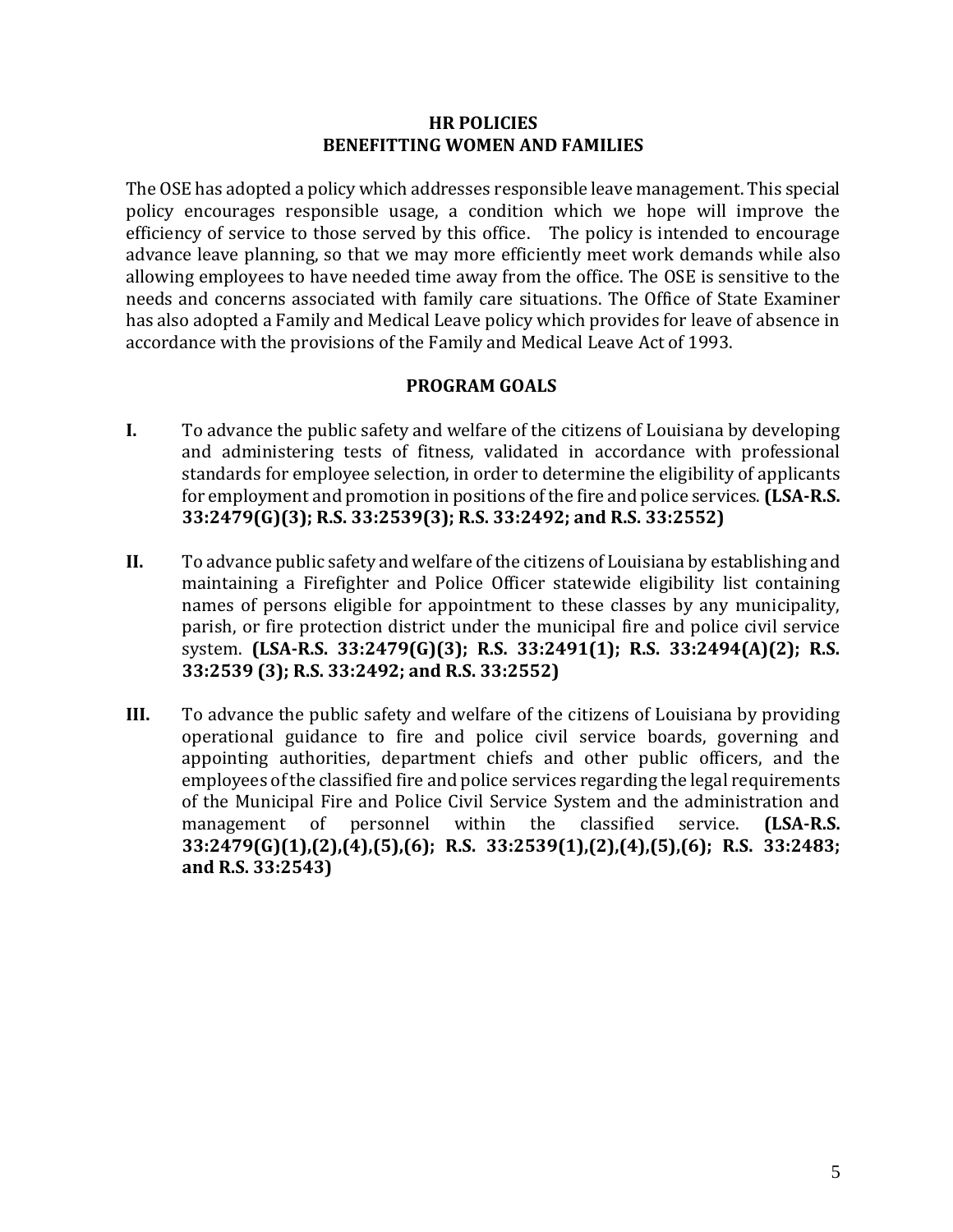### **OBJECTIVES, STRATEGIES, AND RELATED PERFORMANCE INDICATORS**

**GOAL I: To advance the public safety and welfare of the citizens of Louisiana by developing and administering tests of fitness, validated in accordance with professional standards for employee selection, in order to determine the eligibility of applicants for employment and promotion in positions of the fire and police services.**

**OBJECTIVE I.1: By June 30, 2028, efficiently and cost-effectively respond to the needs of administrators, classified employees, and the 3.8 million Louisiana residents protected by the Municipal Fire and Police Civil Service (MFPCS) System by providing validated selection tests and lists of qualified eligibles for hire and promotion.**

- STRATEGY I.1.1 Validate selection procedures in accordance with professional standards and principles established for employment selection, including EEOC *Uniform Guidelines on Employee Selection Procedures*, so that candidates identified as eligible will have the knowledge and skills necessary to be placed in a working test period, and so examinations administered will be legally defensible.
	- ACTION PLAN I.1.1.1 Develop and validate standard exams based on new technology and current educational resources.
	- ACTION PLAN I.1.1.2 Continue to develop and validate nonstandard exams based on new technology and current educational resources.
- STRATEGY I.1.2 Improve workflow processes to reduce turn-around time between exam administration and submission of score reports.
- STRATEGY I.1.3 Increase efficiency of staff by cross training on key functions such as exam analysis and report preparation.
	- ACTION PLAN I.1.3.1 Schedule training across division in knowledge of exam analysis and construction.
- STRATEGY I.1.4 Continue to improve quality of examinations and efficiency of exam preparation by conducting a comprehensive review and update of all test questions in OSE database from which tests are drawn.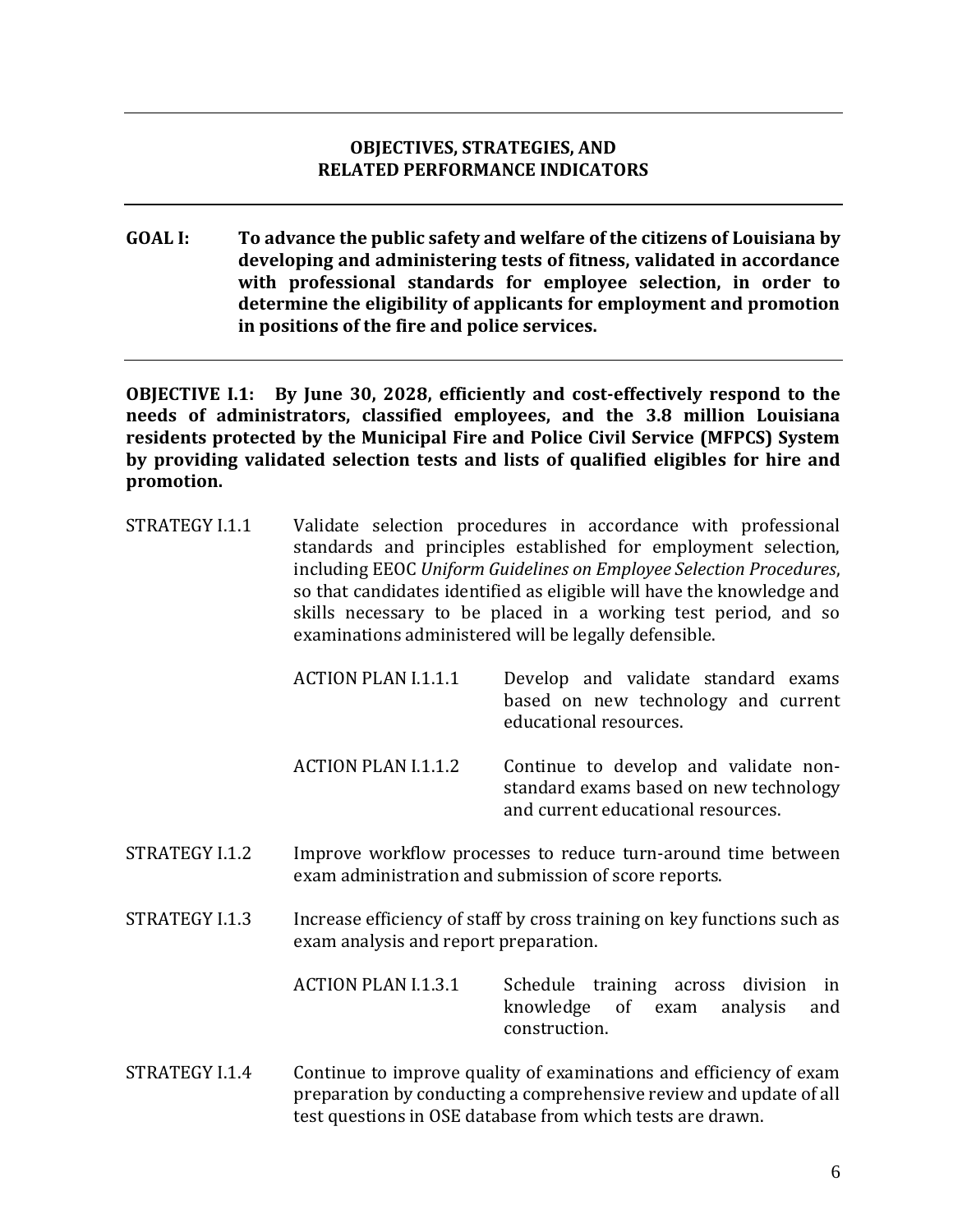| ACTION PLAN I.1.4.1 | Research and purchase updated source<br>material.            |
|---------------------|--------------------------------------------------------------|
| ACTION PLAN I.1.4.2 | Update item bank based on research<br>findings continuously. |

#### PERFORMANCE INDICATORS:

Outcome: Percent of tests administered within 90-day target period from receipt of board approved applicants to date of exam.

> Percent of eligibility lists provided within 30 day target period from date of exam to date lists of exam results are mailed.

> Average number of days from date of test to date scores are mailed.

**GOAL II: To advance public safety and welfare of the citizens of Louisiana by establishing and maintaining a Firefighter and Police Officer statewide eligibility list containing names of persons eligible for appointment to these classes by any municipality, parish, or fire protection district under the municipal fire and police civil service system.**

**OBJECTIVE II.1: By June 30, 2028, efficiently and cost-effectively respond to the needs of administrators and applicants by providing Firefighter and Police Officer entry level eligibility lists.**

STRATEGY II.1.1 Improve workflow processes to reduce turn-around time between exam administration and submission of score reports. ACTION PLAN II.1.1.1 Administer monthly entry level Firefighter and entry level Police Officer exams in different regions across the state. ACTION PLAN II.1.1.2 Provide on-line testing for entry level Firefighter and entry level Police Officer.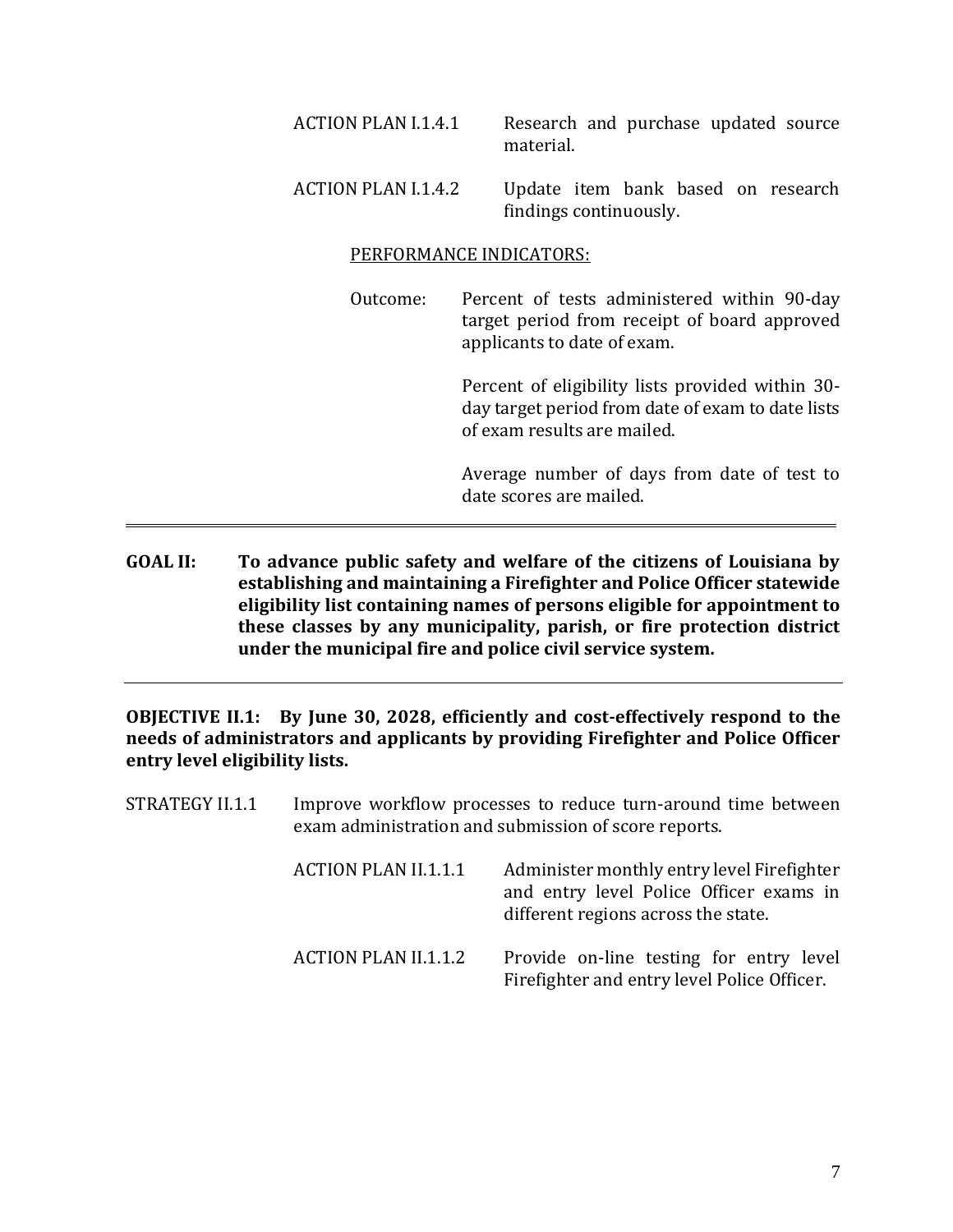#### PERFORMANCE INDICATORS:

| Outcome: | Percent of eligibility lists provided within 30-<br>day target period from date of exam to date lists<br>of exam results are mailed. |
|----------|--------------------------------------------------------------------------------------------------------------------------------------|
|          | Percent of entry level statewide exams<br>administered.                                                                              |
|          | Number of regional examinations and special<br>request examinations administered for<br>entrance classes.                            |
|          | Number of candidates tested for statewide<br>exam.                                                                                   |
|          | Number of candidates tested for online entry<br>level exams.                                                                         |

**GOAL III: To advance the public safety and welfare of the citizens of Louisiana by providing operational guidance to fire and police civil service boards, governing and appointing authorities, department chiefs and other public officers, and the employees of the classified fire and police services regarding the legal requirements of the Municipal Fire and Police Civil Service System and the administration and management of personnel within the classified service.**

**OBJECTIVE III.1: By June 30, 2028, efficiently and cost-effectively respond to the needs of administrators, classified employees, and the 3.8 million Louisiana residents protected by the MFPCS System by providing assistance and resources in the efficient operation of the MFPCS system and to ensure it operates in accordance with the law.**

| STRATEGY III.1.1 | seminars, one-on-one training and orientation. | Provide timely support to those involved in the operation of the<br>system at the local level through telephone support, correspondence, |
|------------------|------------------------------------------------|------------------------------------------------------------------------------------------------------------------------------------------|
|                  | <b>ACTION PLAN III.1.1.1</b>                   | Schedule<br>regional<br>training<br>for<br>stakeholders within the MFPCS system.                                                         |
|                  | <b>ACTION PLAN III.1.1.2</b>                   | Research additional methods of support<br>considering technology<br>other<br>and<br>resources.                                           |